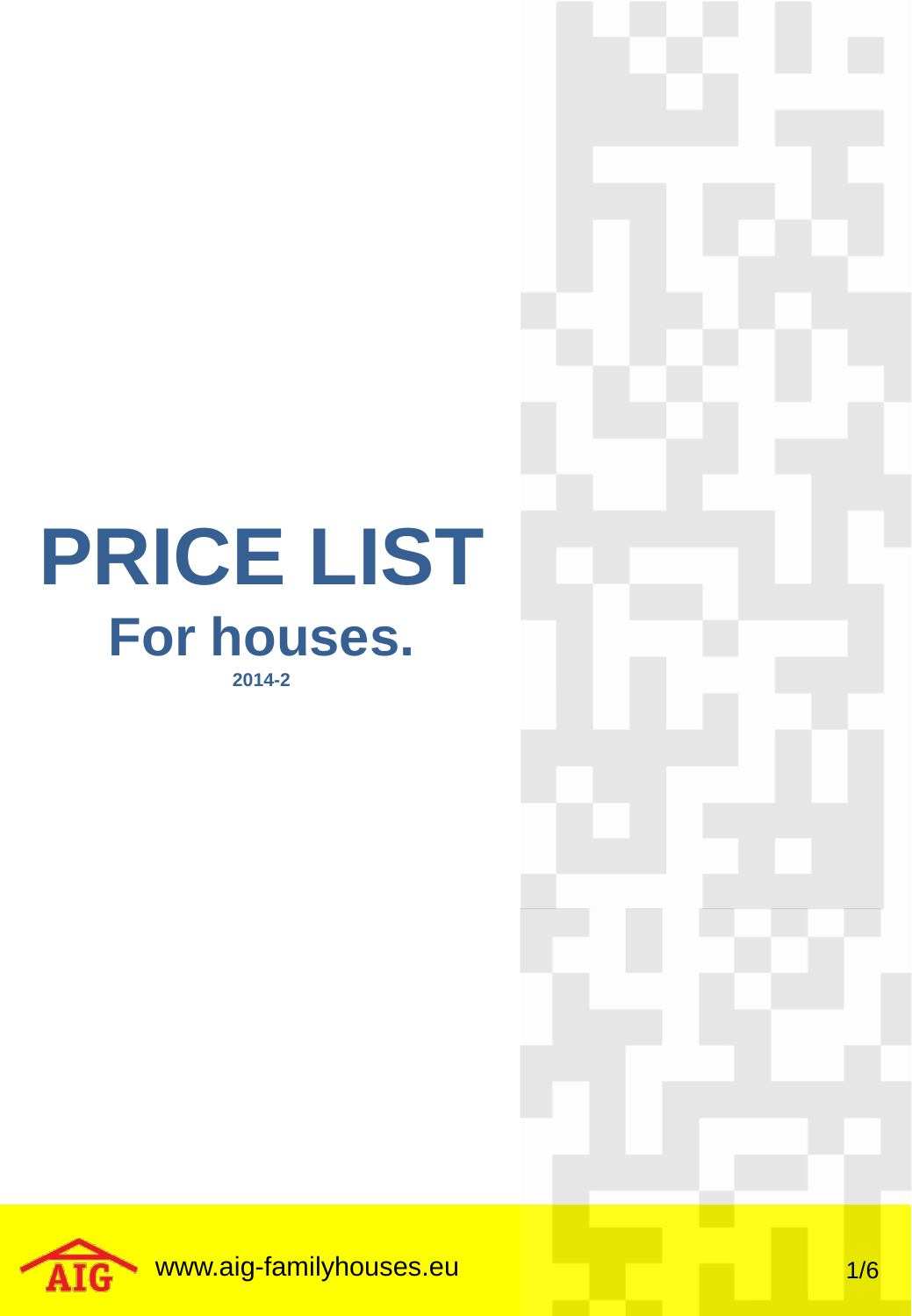| House description                                                                                               | <b>Building set</b><br><b>STANDART</b> | <b>PREMIUM</b><br><b>Optima</b><br>Building set descriptions in<br>www.aig-familyhouses.eu | <b>Building set Building set</b><br><b>PREMIUM</b><br><b>EXTRA</b> | Additional<br>ofer         |
|-----------------------------------------------------------------------------------------------------------------|----------------------------------------|--------------------------------------------------------------------------------------------|--------------------------------------------------------------------|----------------------------|
| <b>MINI HUS.</b><br>Floor area: 51.2<br>m <sup>2</sup><br>Bedrooms: 2 pcs.<br>1 story house                     | 16580,00€                              | 21122.00 € 27167.00 €                                                                      |                                                                    | <b>Terrace</b><br>2000.00€ |
| <b>HANNA HUS.</b><br>Floor area: 88.6 m <sup>2</sup><br>Bedrooms: 2 pcs.<br>1 story house                       | 25255,00€                              | 31890.00 € 36286.00 €                                                                      |                                                                    |                            |
| <b>CASA GIROSALE.</b><br>Floor area: 88.6 m <sup>2</sup><br>Bedrooms: 2 pcs.<br>1 story house                   | 26432,00€                              | 33225.00 €                                                                                 | 39469.00€                                                          |                            |
| <b>CASA</b><br><b>MARGARITHA.</b><br>Floor area: 100 m <sup>2</sup><br>977<br>Bedrooms: 3 pcs.<br>1 story house | 27450,00€                              |                                                                                            | 36500.00 € 41930.00 €                                              | Carport<br>3600.00€        |
| <b>MEJA HUS.</b><br>Floor area: 100,1<br>m <sup>2</sup><br>Bedrooms: 3 pcs.<br>1 story house                    | 27980,00€                              | 36520.00 €                                                                                 | 42380.00 €                                                         |                            |
| <b>JULIA HUS.</b><br>Floor area: 100,35<br>m <sup>2</sup><br>Bedrooms: 3 pcs.<br>1 story house                  | 27395,00€                              |                                                                                            | 36515.00 € 41848.00 €                                              |                            |

AIG www.aig-familyhouses.eu 2/6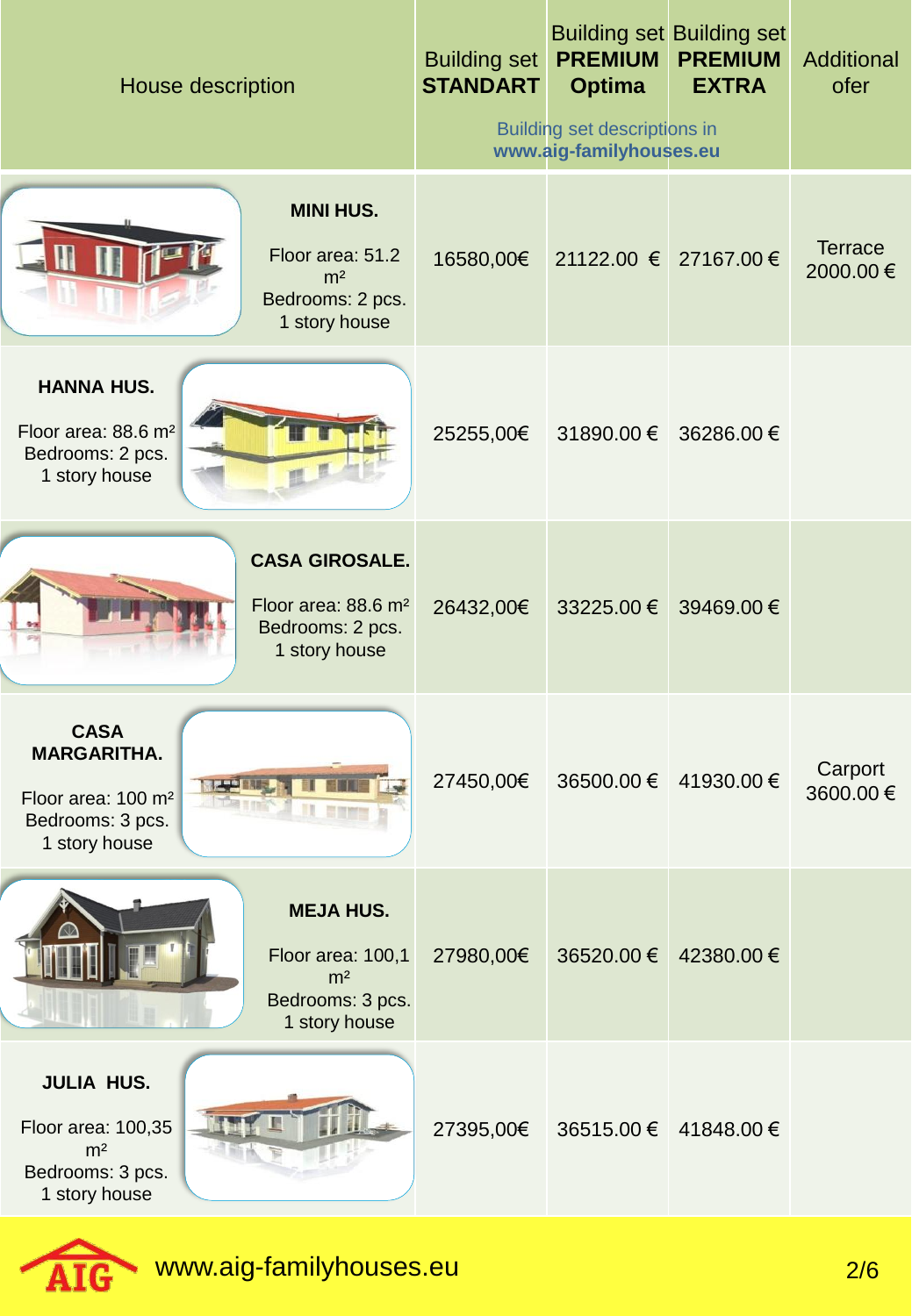| House description                                                                                            | <b>Building set</b><br><b>STANDART</b> | <b>PREMIUM</b><br><b>Optima</b><br>Building set descriptions in<br>www.aig-familyhouses.eu | <b>Building set Building set</b><br><b>PREMIUM</b><br><b>EXTRA</b> | Additional<br>ofer         |
|--------------------------------------------------------------------------------------------------------------|----------------------------------------|--------------------------------------------------------------------------------------------|--------------------------------------------------------------------|----------------------------|
| <b>ELVIRA.</b><br>Floor area: 104.4 m <sup>2</sup><br>Bedrooms: 3 pcs.<br>1 story house                      | 28420,00€                              |                                                                                            | 39850.00 € 42774.00 €                                              | <b>Terrace</b><br>2000.00€ |
| <b>HUGO HUS.</b><br>Floor area: 102 m <sup>2</sup><br>Bedrooms: 3 pcs.<br>1 story house                      | 28220,00€                              |                                                                                            | 39310.00 € 42660.00 €                                              | Carport<br>3500.00€        |
| <b>LINNE HUS.</b><br>Floor area: 119 m <sup>2</sup><br>Bedrooms: 3 pcs.<br>1 story house                     | 32535,00€                              | 41968.00 €                                                                                 | 48177.00 €                                                         | <b>Terrace</b><br>1500.00€ |
| <b>ALMA HUS.</b><br><b>THEFT</b><br>Floor area: 120,1<br>m <sup>2</sup><br>Bedrooms: 3 pcs.<br>1 story house | 35400,00€                              |                                                                                            | 45115.00 € 50727.00 €                                              | <b>Terrace</b><br>920.00€  |
| ALLA HUS.<br>Floor area: 120.5 m <sup>2</sup><br>Bedrooms: 3 pcs.<br>1 story house                           | 32685,00€                              | 43580.00€                                                                                  | 49150.00€                                                          |                            |
| <b>VINGA HUS.</b><br>Floor area: 122 m <sup>2</sup><br>Bedrooms: 3 pcs.<br>1 story house                     | 33650,00                               | 42398.00 €                                                                                 | 48599.00€                                                          | <b>Terrace</b><br>1500.00€ |

AIG www.aig-familyhouses.eu 3/6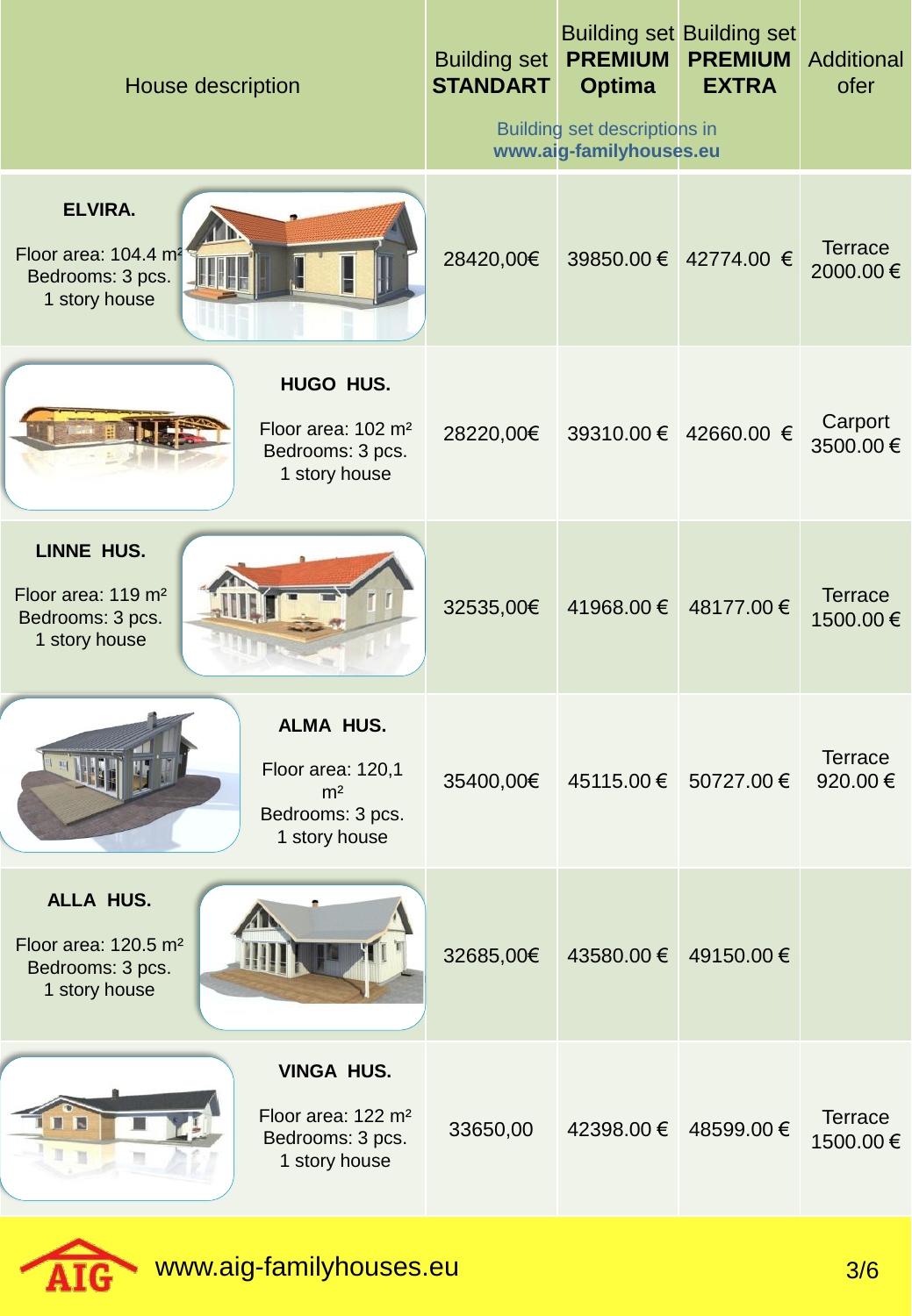| House description                                                                         |                                                                                             | <b>Building set</b><br><b>STANDART</b> | <b>PREMIUM</b><br><b>Optima</b><br>Building set descriptions in<br>www.aig-familyhouses.eu | <b>Building set Building set</b><br><b>PREMIUM</b><br><b>EXTRA</b> | Additional<br>ofer         |
|-------------------------------------------------------------------------------------------|---------------------------------------------------------------------------------------------|----------------------------------------|--------------------------------------------------------------------------------------------|--------------------------------------------------------------------|----------------------------|
|                                                                                           |                                                                                             |                                        |                                                                                            |                                                                    |                            |
|                                                                                           | <b>CASA LAURA.</b><br>Eloor area: 144 m <sup>2</sup><br>Bedrooms: 3 pcs.<br>1 story house   | 38160,00€                              | 50024.00 €                                                                                 | 55145.00€                                                          | Carport<br>3100€           |
| <b>EMMA HUS.</b><br>Floor area: 179.7 m <sup>2</sup><br>Bedrooms: 3 pcs.<br>1 story house |                                                                                             | 47365,00€                              | 59850.00 €                                                                                 | 64701.00 €                                                         |                            |
|                                                                                           | <b>FAMILY HUS.</b><br>Floor area: 115 m <sup>2</sup><br>Bedrooms: 4 pcs.<br>1,5 story house | 32750,00€                              | 42434.00 €                                                                                 | 48100.00€                                                          |                            |
| ELIN.<br>Floor area: 115.5 m <sup>2</sup><br>Bedrooms: 4 pcs.<br>1,5 story house          |                                                                                             | 30950,00€                              | 41805.00 € 44395.00 €                                                                      |                                                                    | Carport<br>2500€           |
|                                                                                           | RWY.<br>Floor area: 118 m <sup>2</sup><br>Bedrooms: 2 pcs.<br>1,5 story house               | 36500,00€                              | 44136.00 €                                                                                 | 49263.00€                                                          | Carport<br>3600.00€        |
| SOFI.<br>Floor area: 118.3 m <sup>2</sup><br>Bedrooms: 3 pcs.<br>1,5 story house          |                                                                                             | 32350,00€                              | 42836.00 €                                                                                 | 44978.00 €                                                         | <b>Terrace</b><br>1050.00€ |

AIG www.aig-familyhouses.eu 4/6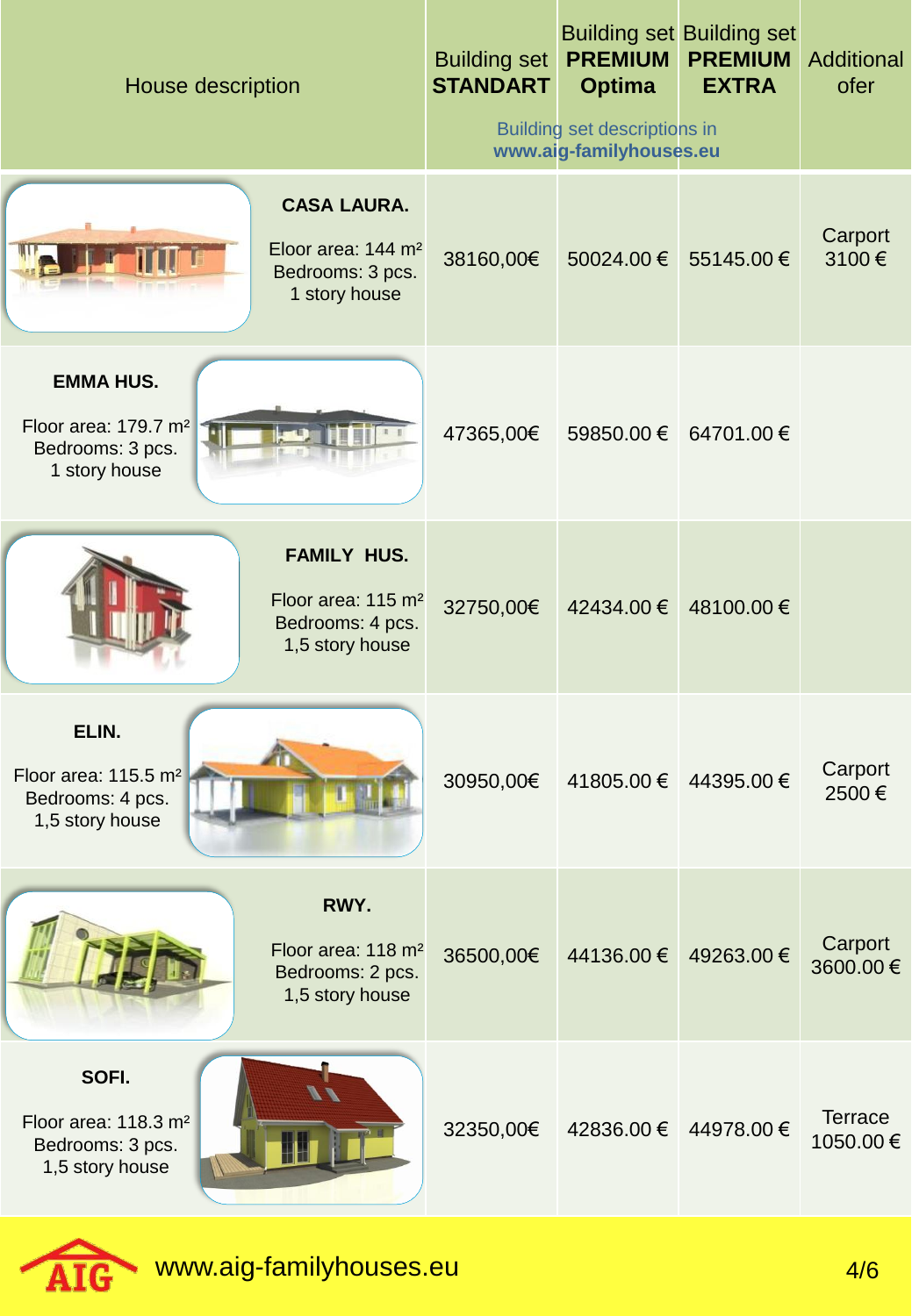| House description                                                                                  | <b>Building set</b><br><b>STANDART</b> | <b>PREMIUM</b><br><b>Optima</b><br><b>Building set descriptions in</b><br>www.aig-familyhouses.eu | <b>Building set Building set</b><br><b>PREMIUM</b><br><b>EXTRA</b> | Additional<br>ofer         |
|----------------------------------------------------------------------------------------------------|----------------------------------------|---------------------------------------------------------------------------------------------------|--------------------------------------------------------------------|----------------------------|
| SOFI B.<br>Floor area: 118.3 m <sup>2</sup><br>Bedrooms: 3 pcs.<br>∭<br>1,5 story house            | 32350,00€                              | 42836.00 €                                                                                        | 44978.00 €                                                         | <b>Terrace</b><br>1050.00€ |
| <b>ELSA HUS.</b><br>Floor area: 156.2 m <sup>2</sup><br>Bedrooms: 4 pcs.<br>1,5 story house        | 41450,00€                              |                                                                                                   | 52448.00 € 59118.00 €                                              | <b>Terrace</b><br>1300.00€ |
| <b>KELLE HUS.</b><br>Floor area: 157.7 m <sup>2</sup><br>Bedrooms: 5 pcs.<br>1,5 story house       | 41850,00€                              | 53791.00 €                                                                                        | 59631.00€                                                          | <b>Terrace</b><br>2100.00€ |
| VAXJO HUS.<br>Eloor area: 158 m <sup>2</sup><br>Bedrooms: 5 pcs.<br>1,5 story house                | 42550,00€                              | 55260.00 €                                                                                        | 59494.00€                                                          | <b>Terrace</b><br>2200.00€ |
| <b>VIVEKA HUS.</b><br>n m<br>Floor area: 162 m <sup>2</sup><br>Bedrooms: 5 pcs.<br>1,5 story house | 42650,00€                              | 56161.00€                                                                                         | 60069.00€                                                          | <b>Terrace</b><br>1450.00€ |
| LILY.<br>Floor area: $130.5 \text{ m}^2$<br>Bedrooms: 3 pcs.<br>1,5 story house                    | 34850,00€                              |                                                                                                   | 46493.00 € 53018.00 € 2750.00 €                                    | Carport                    |

AIG www.aig-familyhouses.eu 5/6